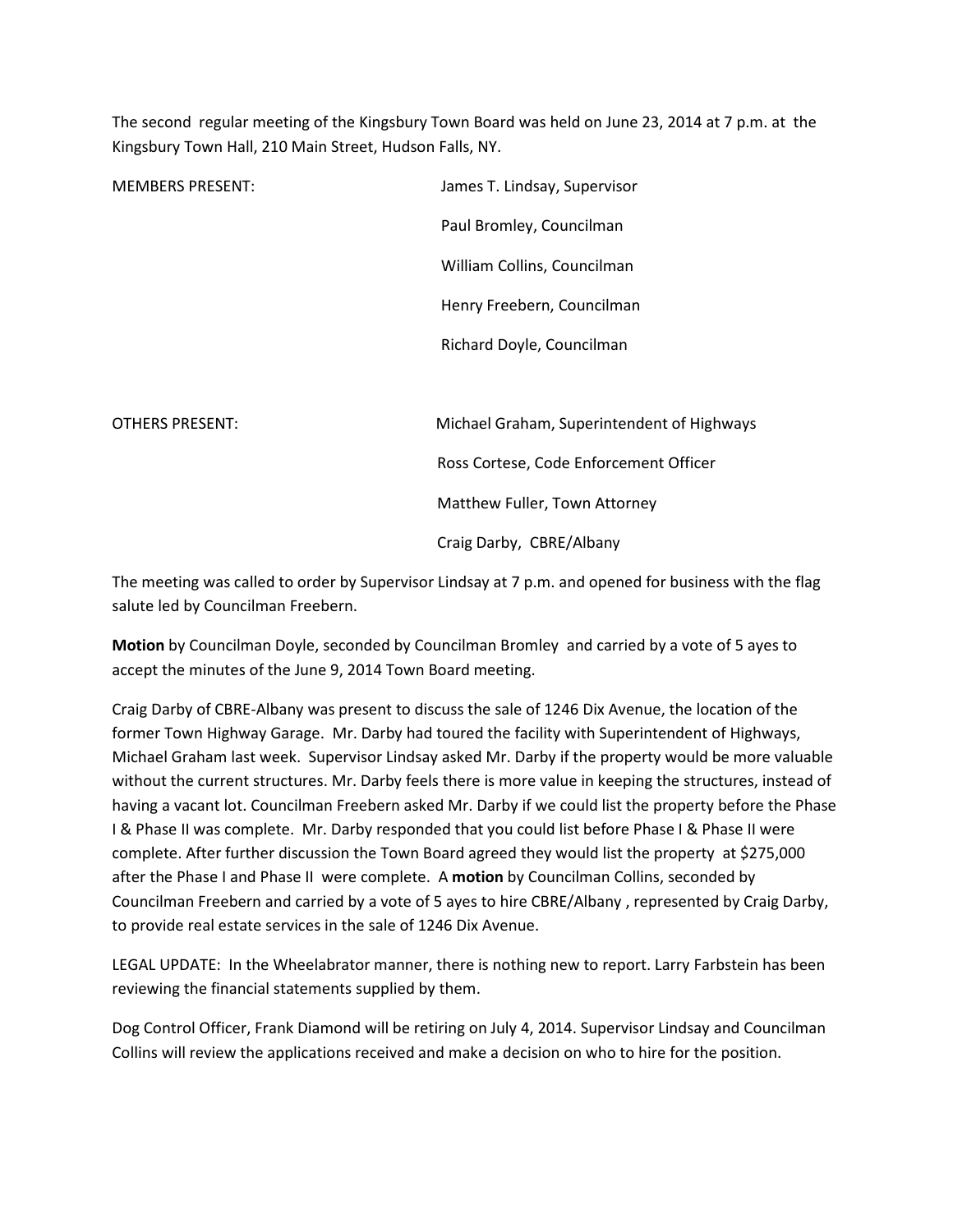Northeast Metal Recyclers was operating with a temporary license. The Town was to receive a letter of credit on Monday June 16, 2014, which would allow them to operate. Anthony Marro called Superintendent Lindsay to tell him the deal with his proposed partners had fallen through. A motion by Councilman Bromley seconded by Councilman Freebern and carried by a vote of 5 ayes to rescind the approval of the application of the junkyard license from Northeast Metal approved at the June 9, 2014 meeting. Code Enforcement Officer Ross Cortese will check in the morning to make sure Northeast Metals is not conducting business.

Attorney Matt Fuller gave an update on the proposed Sewer District Expansion. Fuller presented the Town Board with a first draft copy of a map outlining the proposed parcels to be included in the tentative expansion of the sewer district. Attorney Fuller spoke to Joe Brilling of the Washington County Sewer about plugging in initial figures based on property class codes. These figures will determine the overall capacity. Attorney Fuller remarked this is a very good first step in the planning of the sewer district expansion.

Superintendent of Highways, Michael Graham reported he had received a quote from Henderson Ford for a 2015 pick–up truck in the amount of \$24,507.00. He also received a quote from Nemer in the amount \$23,950.00. A motion made by Councilman Freebern, seconded by Councilman Collins and carried by a vote of 5 ayes to go out to bid and award the bid at the next Town Board meeting.

A motion by Councilman Bromley seconded by Councilman Freebern and carried by a vote of 5 ayes to allow Superintendent Graham to go out to bid for 4 mobile truck lifts and for 4 jack stands, for the new Highway Garage. Superintendent Graham gave a description of the mobile jacks and explained their function.

Superintendent Graham reported that on Wednesday June 25, 2014 he will work on dry well for the chlorination system.

A motion by Councilman Freebern seconded by Councilman Collins and carried by a vote of 5 ayes to make a request to New York State Department of Transportation to reduce the speed limit on Geer Road. Superintendent Graham has received multiple complaints from residents on Geer Road.

Superintendent Lindsay thanked Superintendent Graham for great job on the paving of Geer Road.

Councilman Doyle questioned if there was any resolution for resident Bob and Michelle Springer of 11 Quarry Circle Way. The Springer's attended the last Town Board meeting on June 9, 2014. They have had a problem with water in their crawl-space. In a discussion that followed it was determined that the Town can become involved only if the storm water is not managed correctly.

## WRITTEN REPORTS:

Motion by Councilman Freebern, seconded by Councilman Collins and carried by a vote of 5 ayes to accept the reports of certain officers as follows:

Code Enforcement Officer: No. Permits: 2; Total Fees: \$105.00